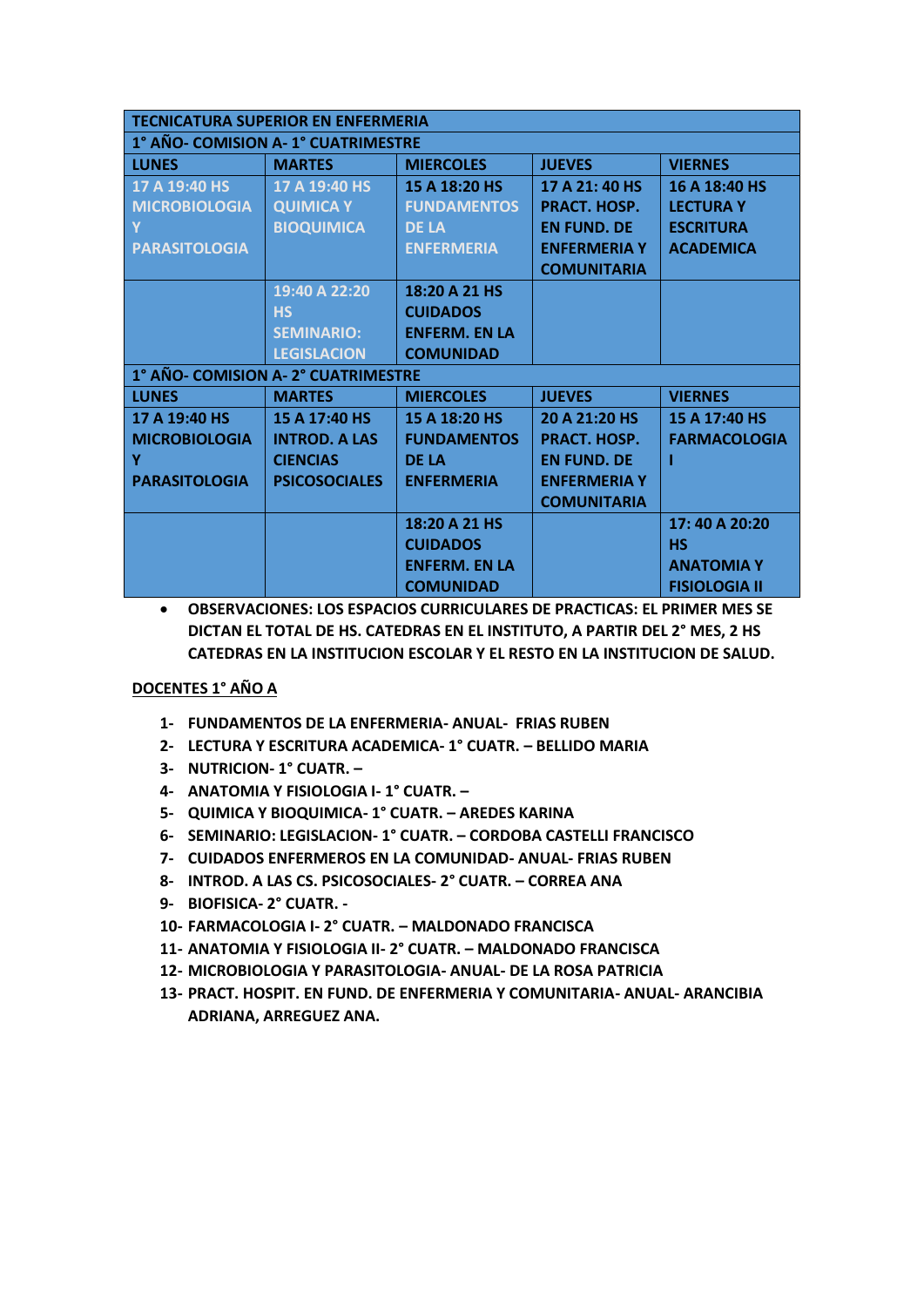| <b>TECNICATURA SUPERIOR EN ENFERMERIA</b> |                   |                     |                       |                     |
|-------------------------------------------|-------------------|---------------------|-----------------------|---------------------|
| 1° AÑO- COMISION B-1° CUATRIMESTRE        |                   |                     |                       |                     |
| <b>LUNES</b>                              | <b>MARTES</b>     | <b>MIERCOLES</b>    | <b>JUEVES</b>         | <b>VIERNES</b>      |
| 16 A 19:20 HS                             | 17 A 19:40 HS     | 17 A 19:40 HS       | 17 A 19:40 HS         | 17 A 21: 40 HS      |
| <b>FUNDAMENTOS</b>                        | <b>CUIDADOS</b>   | <b>ANATOMIAY</b>    | <b>MICROBIOLOGIA</b>  | <b>PRACT. HOSP.</b> |
| <b>DE LA</b>                              | <b>ENFERM. EN</b> | <b>FISIOLOGIA I</b> | Y                     | <b>EN FUND. DE</b>  |
| <b>ENFERMERIA</b>                         | <b>LA</b>         |                     | <b>PARASITOLOGIA</b>  | <b>ENFERMERIA Y</b> |
|                                           | <b>COMUNIDAD</b>  |                     |                       | <b>COMUNITARIA</b>  |
|                                           | 19:40 A 22:20     | 19:40 A 22:20       | 19:40 A 22:20 HS      |                     |
|                                           | <b>HS</b>         | <b>HS</b>           | <b>LECTURA Y</b>      |                     |
|                                           | <b>QUIMICA Y</b>  | <b>SEMINARIO:</b>   | <b>ESCRITURA</b>      |                     |
|                                           | <b>BIOQUIMICA</b> | <b>LEGISLACION</b>  | <b>ACADEMICA</b>      |                     |
| 1° AÑO- COMISION B-2° CUATRIMESTRE        |                   |                     |                       |                     |
| <b>LUNES</b>                              | <b>MARTES</b>     | <b>MIERCOLES</b>    | <b>JUEVES</b>         | <b>VIERNES</b>      |
| 16 A 19:20 HS                             | 17 A 19:40 HS     |                     | 17 A 19:40 HS         | 20 A 21:20 HS       |
| <b>FUNDAMENTOS</b>                        | <b>CUIDADOS</b>   |                     | <b>MICROBIOLOGIA</b>  | <b>PRACT. HOSP.</b> |
| <b>DE LA</b>                              | <b>ENFERM, EN</b> |                     | Y                     | <b>EN FUND. DE</b>  |
| <b>ENFERMERIA</b>                         | LA                |                     | <b>PARASITOLOGIA</b>  | <b>ENFERMERIA Y</b> |
|                                           | <b>COMUNIDAD</b>  |                     |                       | <b>COMUNITARIA</b>  |
| 19:20 A 22 HS                             | 19:40 A 22:20     |                     | 19:40 A 22:20 HS      |                     |
| <b>INTROD, A LAS</b>                      | <b>HS</b>         |                     | <b>FARMACOLOGIA I</b> |                     |
| <b>CIENCIAS</b>                           | <b>BIOFISICA</b>  |                     |                       |                     |
| <b>PSICOSOCIALES</b>                      |                   |                     |                       |                     |

#### **DOCENTES 1° AÑO B**

- **1- FUNDAMENTOS DE LA ENFERMERIA- ANUAL- FRIAS RUBEN**
- **2- LECTURA Y ESCRITURA ACADEMICA- 1° CUATR. – FARRONI FIORELLA**
- **3- NUTRICION- 1° CUATR. –**
- **4- ANATOMIA Y FISIOLOGIA I- 1° CUATR. – YBAÑEZ LORENA**
- **5- QUIMICA Y BIOQUIMICA- 1° CUATR. – AREDES KARINA**
- **6- SEMINARIO: LEGISLACION- 1° CUATR. – CORDOBA CASTELLI FRANCISCO**
- **7- CUIDADOS ENFERMEROS EN LA COMUNIDAD- ANUAL- FRIAS RUBEN**
- **8- INTROD. A LAS CS. PSICOSOCIALES- 2° CUATR. – AREDES LORENA**
- **9- BIOFISICA- 2° CUATR. – CASTRO JORGE**
- **10- FARMACOLOGIA I- 2° CUATR. – BARRIOS VERONICA**
- **11- ANATOMIA Y FISIOLOGIA II- 2° CUATR. –**
- **12- MICROBIOLOGIA Y PARASITOLOGIA- ANUAL- DE LA ROSA PATRICIA**
- **13- PRACT. HOSPIT. EN FUND. DE ENFERMERIA Y COMUNITARIA- ANUAL- ACOSTA CRISTIAN, BARRIOS JULIO.**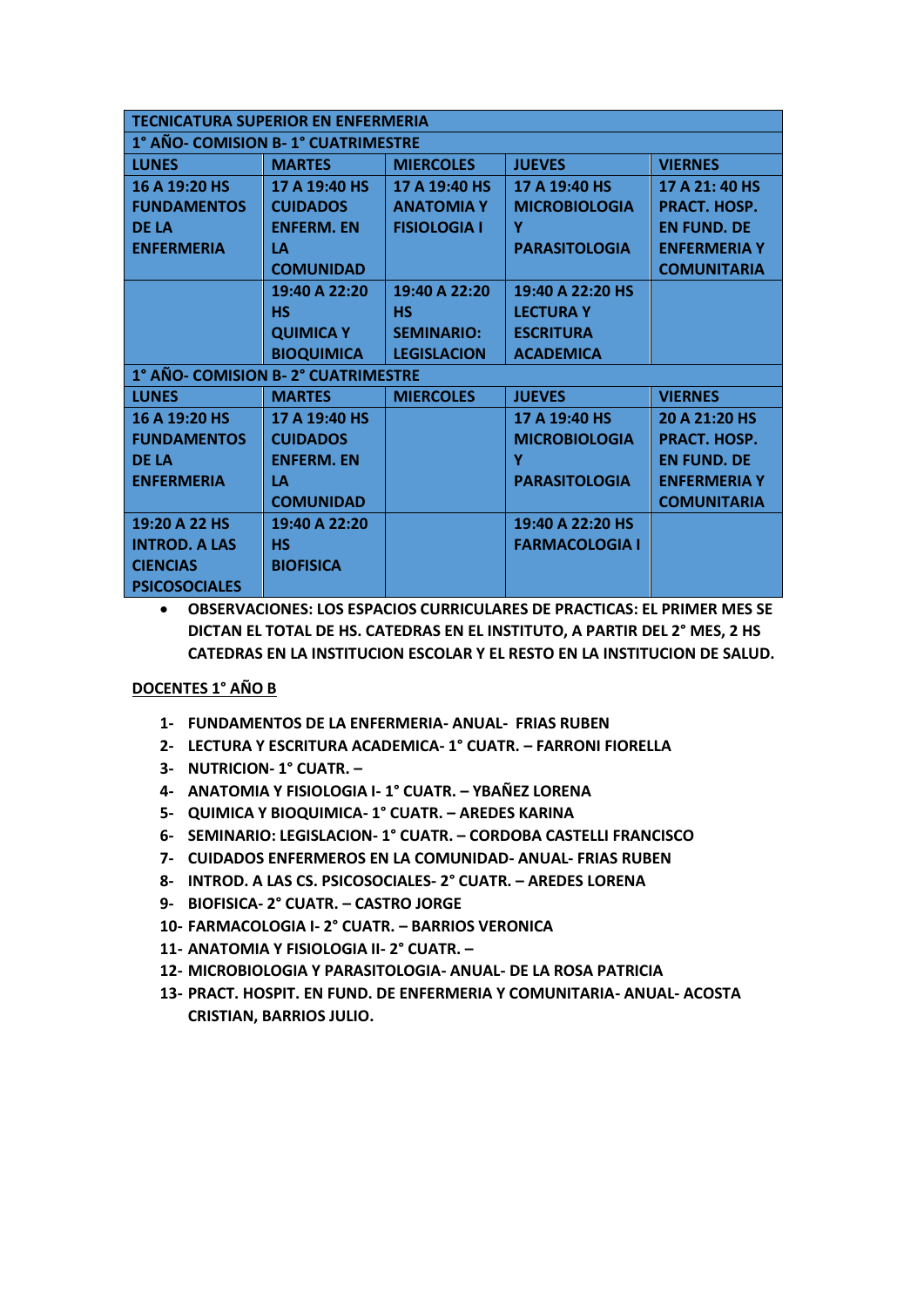| <b>TECNICATURA SUPERIOR EN ENFERMERIA</b> |                                    |                     |                      |                    |  |
|-------------------------------------------|------------------------------------|---------------------|----------------------|--------------------|--|
|                                           | 1° AÑO- COMISION C-1° CUATRIMESTRE |                     |                      |                    |  |
| <b>LUNES</b>                              | <b>MARTES</b>                      | <b>MIERCOLES</b>    | <b>JUEVES</b>        | <b>VIERNES</b>     |  |
| 17 A 19:40 HS                             | 15 A 17:40 HS                      | 17 A 21: 40 HS      | 17 A 19:40 HS        | 15 A 18:20 HS      |  |
| <b>CUIDADOS</b>                           | <b>LECTURA Y</b>                   | <b>PRACT. HOSP.</b> | <b>ANATOMIA Y</b>    | <b>FUNDAMENTOS</b> |  |
| <b>ENFERM, EN LA</b>                      | <b>ESCRITURA</b>                   | <b>EN FUND, DE</b>  | <b>FISIOLOGIA I</b>  | <b>DE LA</b>       |  |
| <b>COMUNIDAD</b>                          | <b>ACADEMICA</b>                   | <b>ENFERMERIA Y</b> |                      | <b>ENFERMERIA</b>  |  |
|                                           |                                    | <b>COMUNITARIA</b>  |                      |                    |  |
| 19:40 A 22:20 HS                          | 17 A 19:40 HS                      |                     | 19:40 A 22:20        | 18:20 A 21 HS      |  |
| <b>QUIMICA Y</b>                          | <b>MICROBIOLOGIA</b>               |                     | <b>HS</b>            | <b>SEMINARIO:</b>  |  |
| <b>BIOQUIMICA</b>                         | Y                                  |                     | <b>NUTRICION</b>     | <b>LEGISLACION</b> |  |
|                                           | <b>PARASITOLOGIA</b>               |                     |                      |                    |  |
|                                           | 1° AÑO- COMISION C-2° CUATRIMESTRE |                     |                      |                    |  |
| <b>LUNES</b>                              | <b>MARTES</b>                      | <b>MIERCOLES</b>    | <b>JUEVES</b>        | <b>VIERNES</b>     |  |
| 17 A 19:40 HS                             | 17 A 19:40 HS                      | 20 A 21:20 HS       | 17 A 19:40 HS        | 15 A 18:20 HS      |  |
| <b>CUIDADOS</b>                           | <b>BIOFISICA</b>                   | <b>PRACT. HOSP.</b> | <b>ANATOMIAY</b>     | <b>FUNDAMENTOS</b> |  |
| <b>ENFERM. EN LA</b>                      |                                    | <b>EN FUND, DE</b>  | <b>FISIOLOGIA II</b> | <b>DE LA</b>       |  |
| <b>COMUNIDAD</b>                          |                                    | <b>ENFERMERIA Y</b> |                      | <b>ENFERMERIA</b>  |  |
|                                           |                                    | <b>COMUNITARIA</b>  |                      |                    |  |
| 19:40 A 22:20 HS                          | 17 A 19:40 HS                      |                     | 19:40 A 22:20        |                    |  |
| <b>FARMACOLOGIA</b>                       | <b>MICROBIOLOGIA</b>               |                     | <b>HS</b>            |                    |  |
|                                           | Υ                                  |                     | <b>INTROD, A LAS</b> |                    |  |
|                                           | <b>PARASITOLOGIA</b>               |                     | <b>CIENCIAS</b>      |                    |  |
|                                           |                                    |                     | <b>PSICOSOCIALES</b> |                    |  |

## **DOCENTES 1° AÑO C**

- **1- FUNDAMENTOS DE LA ENFERMERIA- ANUAL- TAPIA IVANA**
- **2- LECTURA Y ESCRITURA ACADEMICA- 1° CUATR. – VAQUINSAY ELIZABETH**
- **3- NUTRICION- 1° CUATR. – PIOVANO CAROLINA**
- **4- ANATOMIA Y FISIOLOGIA I- 1° CUATR. – CASTRO PAOLA**
- **5- QUIMICA Y BIOQUIMICA- 1° CUATR. – LOPEZ SANDRA**
- **6- SEMINARIO: LEGISLACION- 1° CUATR. – BARRIONUEVO MARIO**
- **7- CUIDADOS ENFERMEROS EN LA COMUNIDAD- ANUAL- ACOSTA CRISTIAN**
- **8- INTROD. A LAS CS. PSICOSOCIALES- 2° CUATR. – BUSTAMANTE LAURA**
- **9- BIOFISICA- 2° CUATR. – CASTRO JORGE**
- **10- FARMACOLOGIA I- 2° CUATR. – LOPEZ SANDRA**
- **11- ANATOMIA Y FISIOLOGIA II- 2° CUATR. – CASTRO PAOLA**
- **12- MICROBIOLOGIA Y PARASITOLOGIA- ANUAL- YBAÑEZ LORENA**
- **13- PRACT. HOSPIT. EN FUND. DE ENFERMERIA Y COMUNITARIA- ANUAL- ACOSTA CRISTIAN, ARANCIBIA ADRIANA.**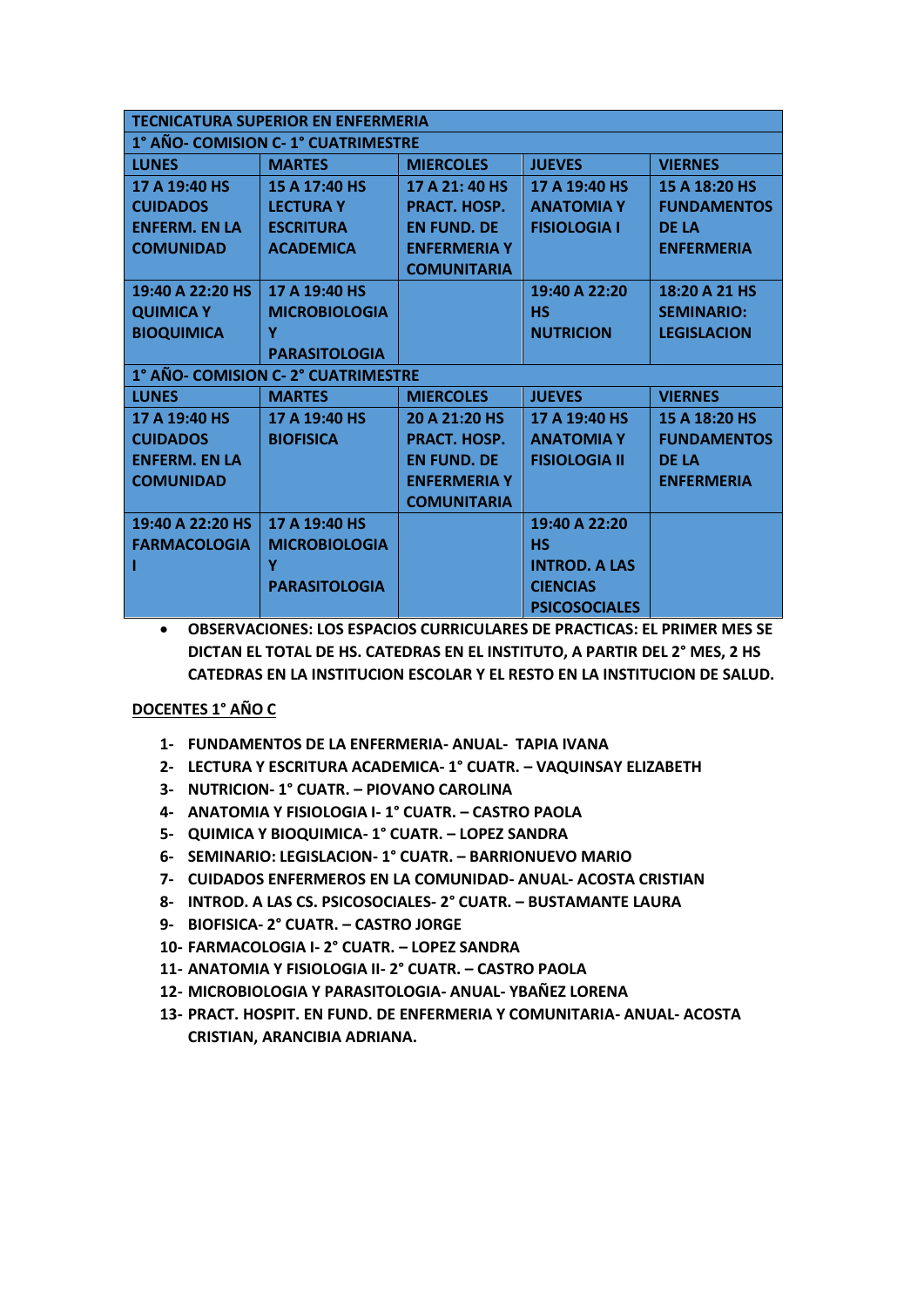|                     | <b>TECNICATURA SUPERIOR EN ENFERMERIA</b> |                      |                     |                      |  |  |
|---------------------|-------------------------------------------|----------------------|---------------------|----------------------|--|--|
|                     | 1° AÑO- COMISION D-1° CUATRIMESTRE        |                      |                     |                      |  |  |
| <b>LUNES</b>        | <b>MARTES</b>                             | <b>MIERCOLES</b>     | <b>JUEVES</b>       | <b>VIERNES</b>       |  |  |
| 14:20 A 17 HS       | 17 A 19:40 HS                             | 15 A 17:40 HS        | 17 A 21: 40 HS      | 16 A 18:40 HS        |  |  |
| <b>QUIMICA Y</b>    | <b>LECTURA Y</b>                          | <b>SEMINARIO:</b>    | PRACT. HOSP.        | <b>MICROBIOLOGIA</b> |  |  |
| <b>BIOQUIMICA</b>   | <b>ESCRITURA</b>                          | <b>LEGISLACION</b>   | <b>EN FUND, DE</b>  | Y                    |  |  |
|                     | <b>ACADEMICA</b>                          |                      | <b>ENFERMERIA Y</b> | <b>PARASITOLOGIA</b> |  |  |
|                     |                                           |                      | <b>COMUNITARIA</b>  |                      |  |  |
| 17 A 20:20 HS       | 19:40 A 22:20                             | 19:40 A 22:20        |                     |                      |  |  |
| <b>FUNDAMENTOS</b>  | <b>HS</b>                                 | <b>HS</b>            |                     |                      |  |  |
| <b>DE LA</b>        | <b>NUTRICION</b>                          | <b>ANATOMIA Y</b>    |                     |                      |  |  |
| <b>ENFERMERIA</b>   |                                           | <b>FISIOLOGIA I</b>  |                     |                      |  |  |
|                     | 1° AÑO- COMISION D-2° CUATRIMESTRE        |                      |                     |                      |  |  |
| <b>LUNES</b>        | <b>MARTES</b>                             | <b>MIERCOLES</b>     | <b>JUEVES</b>       | <b>VIERNES</b>       |  |  |
| 15 A 17:40 HS       | 17:40 A 20:20                             | 15 A 17:40 HS        | 20 A 21:20 HS       | 17 A 19:40 HS        |  |  |
| <b>FARMACOLOGIA</b> | <b>HS</b>                                 | <b>ANATOMIAY</b>     | PRACT. HOSP.        | <b>MICROBIOLOGIA</b> |  |  |
|                     | <b>INTROD, A LAS</b>                      | <b>FISIOLOGIA II</b> | <b>EN FUND, DE</b>  | Y                    |  |  |
|                     | <b>CIENCIAS</b>                           |                      | <b>ENFERMERIA Y</b> | <b>PARASITOLOGIA</b> |  |  |
|                     | <b>PSICOSOCIALES</b>                      |                      | <b>COMUNITARIA</b>  |                      |  |  |
| 17 A 20:20 HS       |                                           |                      |                     |                      |  |  |
| <b>FUNDAMENTOS</b>  |                                           |                      |                     |                      |  |  |
| <b>DE LA</b>        |                                           |                      |                     |                      |  |  |
| <b>ENFERMERIA</b>   |                                           |                      |                     |                      |  |  |

## **DOCENTES 1° AÑO D**

- **1- FUNDAMENTOS DE LA ENFERMERIA- ANUAL- ZAR EVA CAROLINA**
- **2- LECTURA Y ESCRITURA ACADEMICA- 1° CUATR. – FARRONI FIORELLA**
- **3- NUTRICION- 1° CUATR. – NIÑO ANDREA**
- **4- ANATOMIA Y FISIOLOGIA I- 1° CUATR. – YBAÑEZ LORENA**
- **5- QUIMICA Y BIOQUIMICA- 1° CUATR. – LOPEZ SANDRA**
- **6- SEMINARIO: LEGISLACION- 1° CUATR. – BARRIONUEVO MARIO**
- **7- CUIDADOS ENFERMEROS EN LA COMUNIDAD- ANUAL-**
- **8- INTROD. A LAS CS. PSICOSOCIALES- 2° CUATR. – CORREA ANA**
- **9- BIOFISICA- 2° CUATR. –**
- **10- FARMACOLOGIA I- 2° CUATR. – LOPEZ SANDRA**
- **11- ANATOMIA Y FISIOLOGIA II- 2° CUATR. – CONTRERAS CINTHIA**
- **12- MICROBIOLOGIA Y PARASITOLOGIA- ANUAL- CASTRO PAOLA**
- **13- PRACT. HOSPIT. EN FUND. DE ENFERMERIA Y COMUNITARIA- ANUAL- TAPIA IVANA, OCAMPO MIGUEL.**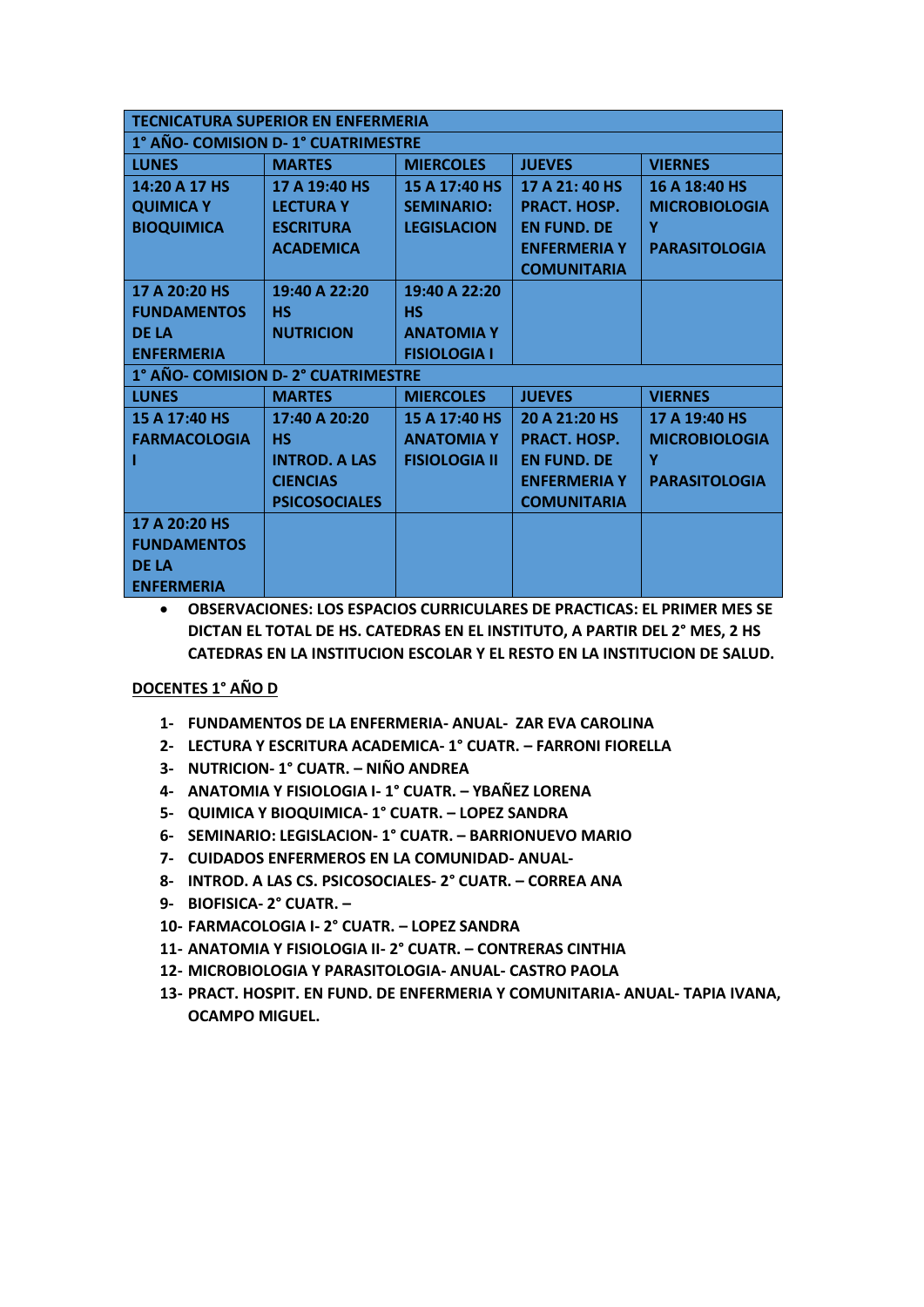|                      | <b>TECNICATURA SUPERIOR EN ENFERMERIA</b> |                      |                  |                    |  |  |
|----------------------|-------------------------------------------|----------------------|------------------|--------------------|--|--|
|                      | 1° AÑO- COMISION E-1° CUATRIMESTRE        |                      |                  |                    |  |  |
| <b>LUNES</b>         | <b>MARTES</b>                             | <b>MIERCOLES</b>     | <b>JUEVES</b>    | <b>VIERNES</b>     |  |  |
| 15 A 17:40 HS        | 15 A 17:40 HS                             | 15 A 17:40 HS        | 16 A 18:20       | 16 A 19:20 HS      |  |  |
| <b>NUTRICION</b>     | <b>SEMINARIO:</b>                         | <b>CUIDADOS</b>      | <b>HS</b>        | <b>FUNDAMENTOS</b> |  |  |
|                      | <b>LEGISLACION</b>                        | <b>ENFERMEROS EN</b> | <b>LECTURA Y</b> | <b>DE LA</b>       |  |  |
|                      |                                           | <b>LA COMUNIDAD</b>  | <b>ESCRITURA</b> | <b>ENFERMERIA</b>  |  |  |
|                      |                                           |                      | <b>ACADEMICA</b> |                    |  |  |
| 17 A 19:40 HS        | 17:40 A 20:20 HS                          | 17:40 A 20:20 HS     |                  |                    |  |  |
| <b>QUIMICA Y</b>     | <b>MICROBIOLOGIA</b>                      | <b>ANATOMIAY</b>     |                  |                    |  |  |
| <b>BIOQUIMICA</b>    | Y                                         | <b>FISIOLOGIA I</b>  |                  |                    |  |  |
|                      | <b>PARASITOLOGIA</b>                      |                      |                  |                    |  |  |
|                      | 1° AÑO- COMISION E-2° CUATRIMESTRE        |                      |                  |                    |  |  |
| <b>LUNES</b>         | <b>MARTES</b>                             | <b>MIERCOLES</b>     | <b>JUEVES</b>    | <b>VIERNES</b>     |  |  |
| 16:40 A 19:20        | 15 A 17:40 HS                             | 15 A 17:40 HS        |                  | 16 A 19:20 HS      |  |  |
| <b>HS</b>            | <b>ANATOMIA Y</b>                         | <b>CUIDADOS</b>      |                  | <b>FUNDAMENTOS</b> |  |  |
| <b>INTROD, A LAS</b> | <b>FISIOLOGIA II</b>                      | <b>ENFERMEROS EN</b> |                  | <b>DE LA</b>       |  |  |
| <b>CIENCIAS</b>      |                                           | <b>LA COMUNIDAD</b>  |                  | <b>ENFERMERIA</b>  |  |  |
| <b>PSICOSOCIALES</b> |                                           |                      |                  |                    |  |  |
|                      | 17:40 A 20:20 HS                          | 17:40 A 20:20        |                  |                    |  |  |
|                      | <b>MICROBIOLOGIA</b>                      | <b>HS</b>            |                  |                    |  |  |
|                      | Y                                         | <b>FARMACOLOGIA</b>  |                  |                    |  |  |
|                      | <b>PARASITOLOGIA</b>                      |                      |                  |                    |  |  |

## **DOCENTES 1° AÑO E**

- **1- FUNDAMENTOS DE LA ENFERMERIA- ANUAL- DIAZ OVEJERO SANDRA**
- **2- LECTURA Y ESCRITURA ACADEMICA- 1° CUATR. – BELLIDO MARIA**
- **3- NUTRICION- 1° CUATR. – CEBALLOS SORIA MARIA**
- **4- ANATOMIA Y FISIOLOGIA I- 1° CUATR. – CONTRERAS CINTHIA**
- **5- QUIMICA Y BIOQUIMICA- 1° CUATR. – LOPEZ SANDRA**
- **6- SEMINARIO: LEGISLACION- 1° CUATR. – BARRIONUEVO MARIO**
- **7- CUIDADOS ENFERMEROS EN LA COMUNIDAD- ANUAL- LUJAN PAOLA**
- **8- INTROD. A LAS CS. PSICOSOCIALES- 2° CUATR. – AREDES LORENA**
- **9- BIOFISICA- 2° CUATR. –**
- **10- FARMACOLOGIA I- 2° CUATR. – GIMENEZ ADRIANA**
- **11- ANATOMIA Y FISIOLOGIA II- 2° CUATR. – BARRIOS JULIO**
- **12- MICROBIOLOGIA Y PARASITOLOGIA- ANUAL- CASTRO PAOLA**
- **13- PRACT. HOSPIT. EN FUND. DE ENFERMERIA Y COMUNITARIA- ANUAL-**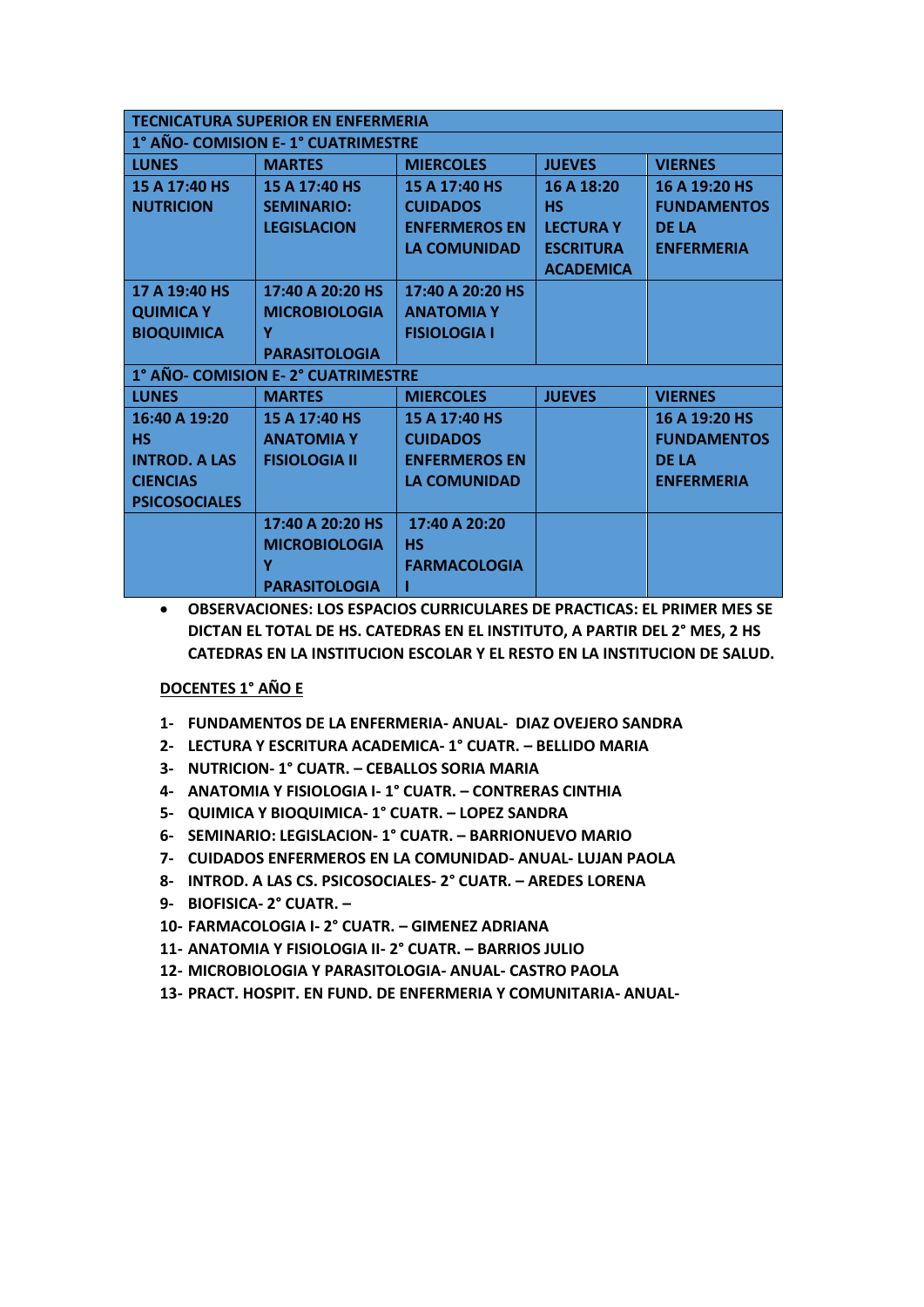| <b>TECNICATURA SUPERIOR EN ENFERMERIA</b> |                                     |                        |                     |                     |  |  |
|-------------------------------------------|-------------------------------------|------------------------|---------------------|---------------------|--|--|
|                                           | 2° AÑO- COMISION A- 1° CUATRIMESTRE |                        |                     |                     |  |  |
| <b>LUNES</b>                              | <b>MARTES</b>                       | <b>MIERCOLES</b>       | <b>JUEVES</b>       | <b>VIERNES</b>      |  |  |
| 15 A 21 HS                                |                                     | 15 A 17:40 HS          | 17 A 19:40 HS       | 15 A 17:40 HS       |  |  |
| PRACT. HOSP.                              |                                     | <b>FARMACOLOGIA</b>    | <b>HISTORIA DE</b>  | <b>ENFERMERIA Y</b> |  |  |
| <b>MEDICA Y</b>                           |                                     | п                      | LА                  | <b>CLINICA</b>      |  |  |
| <b>ENFERMERIA</b>                         |                                     |                        | <b>ENFERMERIA</b>   | <b>MEDICA</b>       |  |  |
| <b>QUIRURGICA</b>                         |                                     |                        |                     |                     |  |  |
| 21 A 22:20 HS                             | 21 A 22:20 HS                       |                        | 19:40 A 22:20       |                     |  |  |
| <b>SALUD</b>                              | <b>SALUD MENTAL</b>                 |                        | <b>HS</b>           |                     |  |  |
| <b>MENTAL</b>                             |                                     |                        | <b>DIETOTERAPIA</b> |                     |  |  |
|                                           | 2° AÑO- COMISION A-2° CUATRIMESTRE  |                        |                     |                     |  |  |
| <b>LUNES</b>                              | <b>MARTES</b>                       | <b>MIERCOLES</b>       | <b>JUEVES</b>       | <b>VIERNES</b>      |  |  |
| 21 A 22:20 HS                             |                                     |                        | 17:40 A 19 HS       |                     |  |  |
| PRACT. HOSP.                              |                                     |                        | <b>SALUD</b>        |                     |  |  |
| <b>MEDICA Y</b>                           |                                     |                        | <b>MENTAL</b>       |                     |  |  |
| <b>ENFERMERIA</b>                         |                                     |                        |                     |                     |  |  |
| <b>QUIRURGICA</b>                         |                                     |                        |                     |                     |  |  |
|                                           | 21 A 22:20 HS                       | 19 A 21:40 HS          | 19 A 21:40 HS       |                     |  |  |
|                                           | <b>SALUD MENTAL</b>                 | <b>CUIDADOS EN</b>     | <b>SEMINARIO:</b>   |                     |  |  |
|                                           |                                     | <b>ENFERM. CLIN. Y</b> | <b>ETICA Y</b>      |                     |  |  |
|                                           |                                     | <b>QUIRURGICA</b>      | <b>DEONTOLOGIA</b>  |                     |  |  |

## **DOCENTES 2° AÑO A**

- **1- HISTORIA DE LA ENFERMERIA- 1° CUATR. – REARTE LUIS**
- **2- ENFERMERIA Y CLINICA MEDICA- 1° CUATR. – MALDONADO FRANCISCA**
- **3- FARMACOLOGIA II- 1° CUATR. – CARABAJAL JUAN CARLOS**
- **4- DIETOTERAPIA- 1° CUATR. – FREJENAL ANA**
- **5- BIOESTADISTICA- ANUAL –**
- **6- SALUD MENTAL- ANUAL – BUSTAMANTE LAURA**
- **7- CUIDADOS EN ENF. MEDICA Y QUIRURGICA- 2° CUATR. – ARANCIBIA ADRIANA**
- **8- SEMINARIO: ETICA Y DEONTOLOGIA- 2° CUATR. – WALTHER ROCIO**
- **9- PRACT. HOSP. MEDICA Y ENF. QUIRURGICA- ANUAL – BARRIOS JULIO**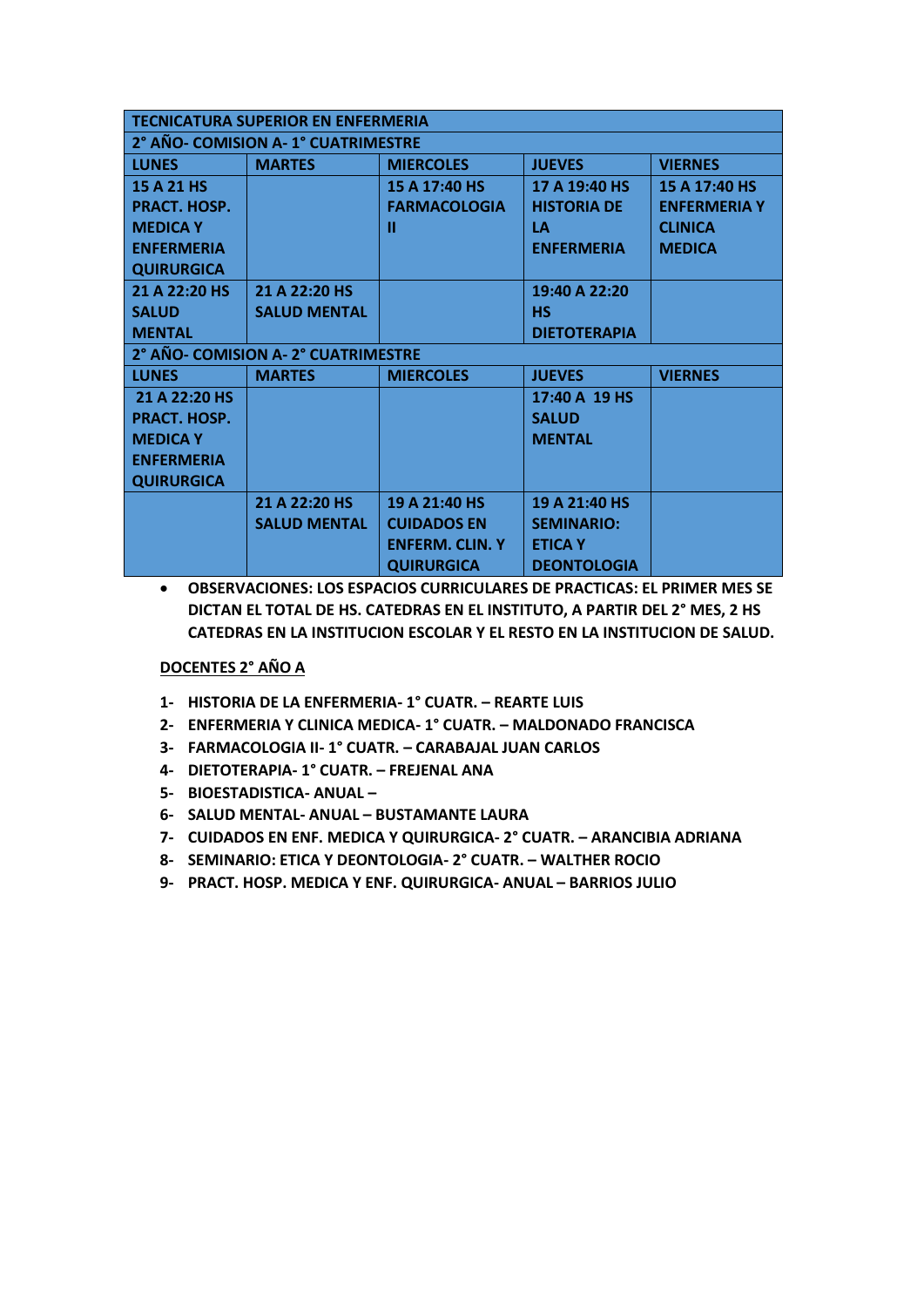| <b>TECNICATURA SUPERIOR EN ENFERMERIA</b> |                     |                       |                     |                    |  |
|-------------------------------------------|---------------------|-----------------------|---------------------|--------------------|--|
| 2° AÑO- COMISION C- 1° CUATRIMESTRE       |                     |                       |                     |                    |  |
| <b>LUNES</b>                              | <b>MARTES</b>       | <b>MIERCOLES</b>      | <b>JUEVES</b>       | <b>VIERNES</b>     |  |
| 17 A 19:40 HS                             | 17 A 19:40 HS       | 17 A 19:40 HS         | 16:20 A 19 HS       | 17 A 21 HS         |  |
| <b>BIOESTADISTICA</b>                     | <b>SALUD MENTAL</b> | <b>HISTORIA DE LA</b> | <b>FARMACOLOGIA</b> | PRACT. HOSP.       |  |
|                                           |                     | <b>ENFERMERIA</b>     | Ш                   | <b>MEDICA Y</b>    |  |
|                                           |                     |                       |                     | <b>ENFERMERIA</b>  |  |
|                                           |                     |                       |                     | <b>QUIRURGICA</b>  |  |
| 19:40 A 22:20                             | 19:40 A 22:20       |                       | 19 A 21 HS          |                    |  |
| НS                                        | НS                  |                       | PRACT. HOSP.        |                    |  |
| <b>ENFERMERIA Y</b>                       | <b>DIETOTERAPIA</b> |                       | <b>MEDICA Y</b>     |                    |  |
| <b>CLINICA MEDICA</b>                     |                     |                       | <b>ENFERMERIA</b>   |                    |  |
|                                           |                     |                       | <b>QUIRURGICA</b>   |                    |  |
| 2° AÑO- COMISION C-2° CUATRIMESTRE        |                     |                       |                     |                    |  |
| <b>LUNES</b>                              | <b>MARTES</b>       | <b>MIERCOLES</b>      | <b>JUEVES</b>       | <b>VIERNES</b>     |  |
| 17 A 19:40 HS                             | 17 A 19:40 HS       |                       |                     |                    |  |
| <b>BIOESTADISTICA</b>                     | <b>SALUD MENTAL</b> |                       |                     |                    |  |
|                                           |                     | 19 A 21:40 HS         | 20:20 A 21:40HS     | 19 A 21:40 HS      |  |
|                                           |                     | <b>SEMINARIO:</b>     | PRACT. HOSP.        | <b>CUIDADOS EN</b> |  |
|                                           |                     | <b>ETICA Y</b>        | <b>MEDICA Y</b>     | <b>ENFERM.</b>     |  |
|                                           |                     | <b>DEONTOLOGIA</b>    | <b>ENFERMERIA</b>   | <b>CLIN.Y</b>      |  |
|                                           |                     |                       | <b>QUIRURGICA</b>   | <b>QUIRURGICA</b>  |  |

## **DOCENTES 2° AÑO C**

- **1- HISTORIA DE LA ENFERMERIA- 1° CUATR. – BUSTOS MARIA**
- **2- ENFERMERIA Y CLINICA MEDICA- 1° CUATR. – NAVARRO LAURA**
- **3- FARMACOLOGIA II- 1° CUATR. – BARRIOS VERONICA**
- **4- DIETOTERAPIA- 1° CUATR. – FREJENAL ANA**
- **5- BIOESTADISTICA- ANUAL – BARRIONUEVO NATALIA**
- **6- SALUD MENTAL- ANUAL – AREDES LORENA**
- **7- CUIDADOS EN ENF. MEDICA Y QUIRURGICA- 2° CUATR. – ARANCIBIA ADRIANA**
- **8- SEMINARIO: ETICA Y DEONTOLOGIA- 2° CUATR. – CORDOBA CASTELLI FRANCISCO**
- **9- PRACT. HOSP. MEDICA Y ENF. QUIRURGICA- ANUAL – BUSTOS MARIA**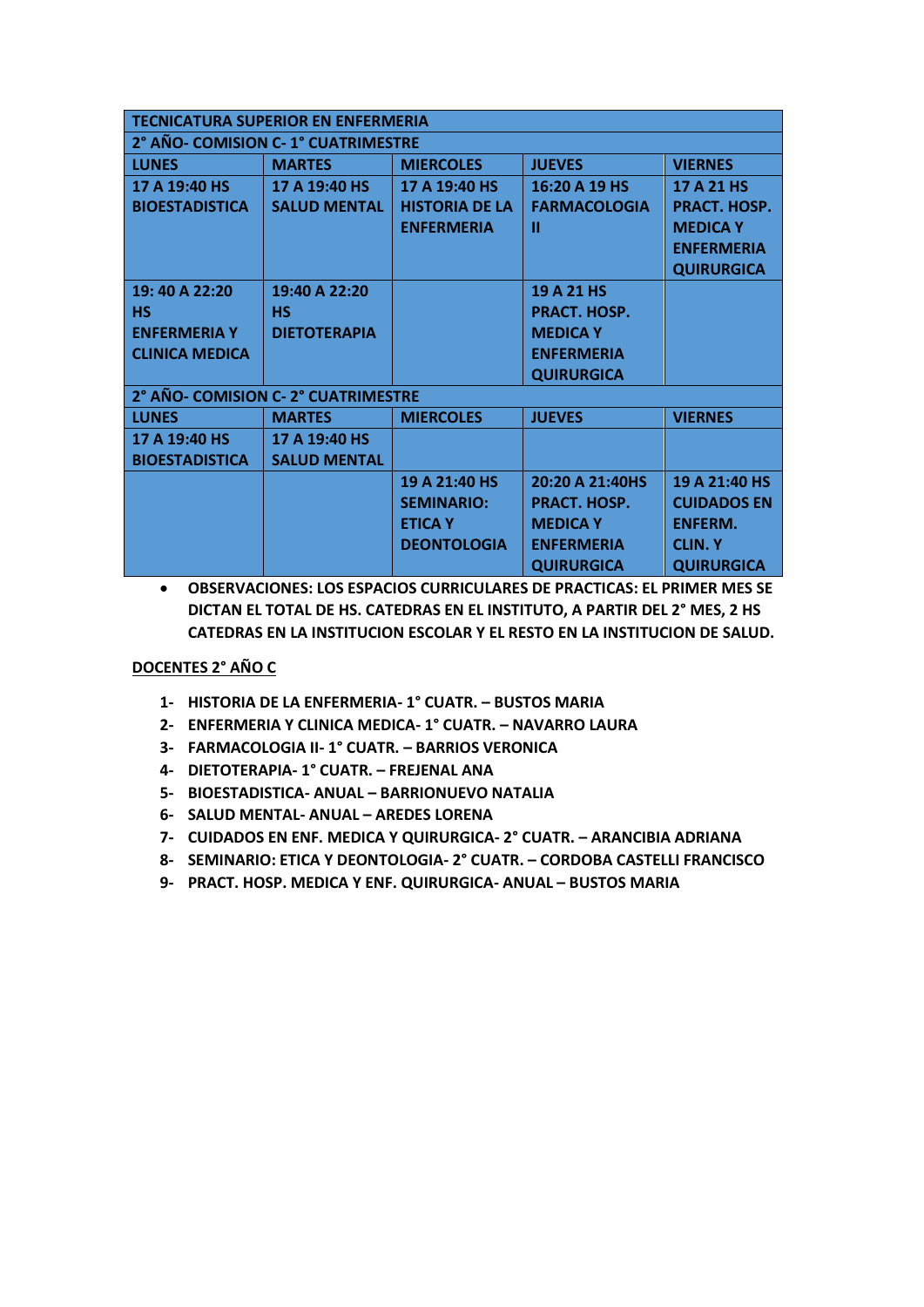|                       | <b>TECNICATURA SUPERIOR EN ENFERMERIA</b> |                  |               |                       |
|-----------------------|-------------------------------------------|------------------|---------------|-----------------------|
|                       | 2° AÑO- COMISION D- 1° CUATRIMESTRE       |                  |               |                       |
| <b>LUNES</b>          | <b>MARTES</b>                             | <b>MIERCOLES</b> | <b>JUEVES</b> | <b>VIERNES</b>        |
|                       | 15 A 17:40 HS                             |                  |               | 15 A 17:40 HS         |
|                       | <b>FARMACOLOGIA II</b>                    |                  |               | <b>HISTORIA DE LA</b> |
|                       |                                           |                  |               | <b>ENFERMERIA</b>     |
| 19:40 A 22:20 HS      | 17: 40 A 20:20 HS                         |                  | 19 A 21:40    | 19 A 21:40 HS         |
| <b>BIOESTADISTICA</b> | <b>ENFERMERIA Y</b>                       |                  | <b>HS</b>     | <b>DIETOTERAPIA</b>   |
|                       | <b>CLINICA MEDICA</b>                     |                  | <b>SALUD</b>  |                       |
|                       |                                           |                  | <b>MENTAL</b> |                       |
|                       | 2° AÑO- COMISION D-2° CUATRIMESTRE        |                  |               |                       |
| <b>LUNES</b>          | <b>MARTES</b>                             | <b>MIERCOLES</b> | <b>JUEVES</b> | <b>VIERNES</b>        |
|                       | 15 A 17:40 HS                             |                  |               |                       |
|                       | <b>CUIDADOS EN</b>                        |                  |               |                       |
|                       | <b>ENFERM. CLIN. Y</b>                    |                  |               |                       |
|                       | <b>QUIRURGICA</b>                         |                  |               |                       |
| 19:40 A 22:20 HS      | 19 A 21:40 HS                             |                  | 19 A 21:40    |                       |
| <b>BIOESTADISTICA</b> | <b>SEMINARIO: ETICA</b>                   |                  | <b>HS</b>     |                       |
|                       | <b>Y DEONTOLOGIA</b>                      |                  | <b>SALUD</b>  |                       |
|                       |                                           |                  | <b>MENTAL</b> |                       |

# **DOCENTES 2° AÑO D**

- **1- HISTORIA DE LA ENFERMERIA- 1° CUATR. – LUJAN PAOLA**
- **2- ENFERMERIA Y CLINICA MEDICA- 1° CUATR. – ACOSTA CRISTIAN**
- **3- FARMACOLOGIA II- 1° CUATR. – LESCANO JOSE**
- **4- DIETOTERAPIA- 1° CUATR. – PIOVANO CAROLINA**
- **5- BIOESTADISTICA- ANUAL – BARRIONUEVO NATALIA**
- **6- SALUD MENTAL- ANUAL – GERONIMO ISIS**
- **7- CUIDADOS EN ENF. MEDICA Y QUIRURGICA- 2° CUATR. – GIMENEZ ADRIANA**
- **8- SEMINARIO: ETICA Y DEONTOLOGIA- 2° CUATR. – VELAZCO MARIA SOLEDAD**
- **9- PRACT. HOSP. MEDICA Y ENF. QUIRURGICA- ANUAL – GOMEZ GUILLERMO**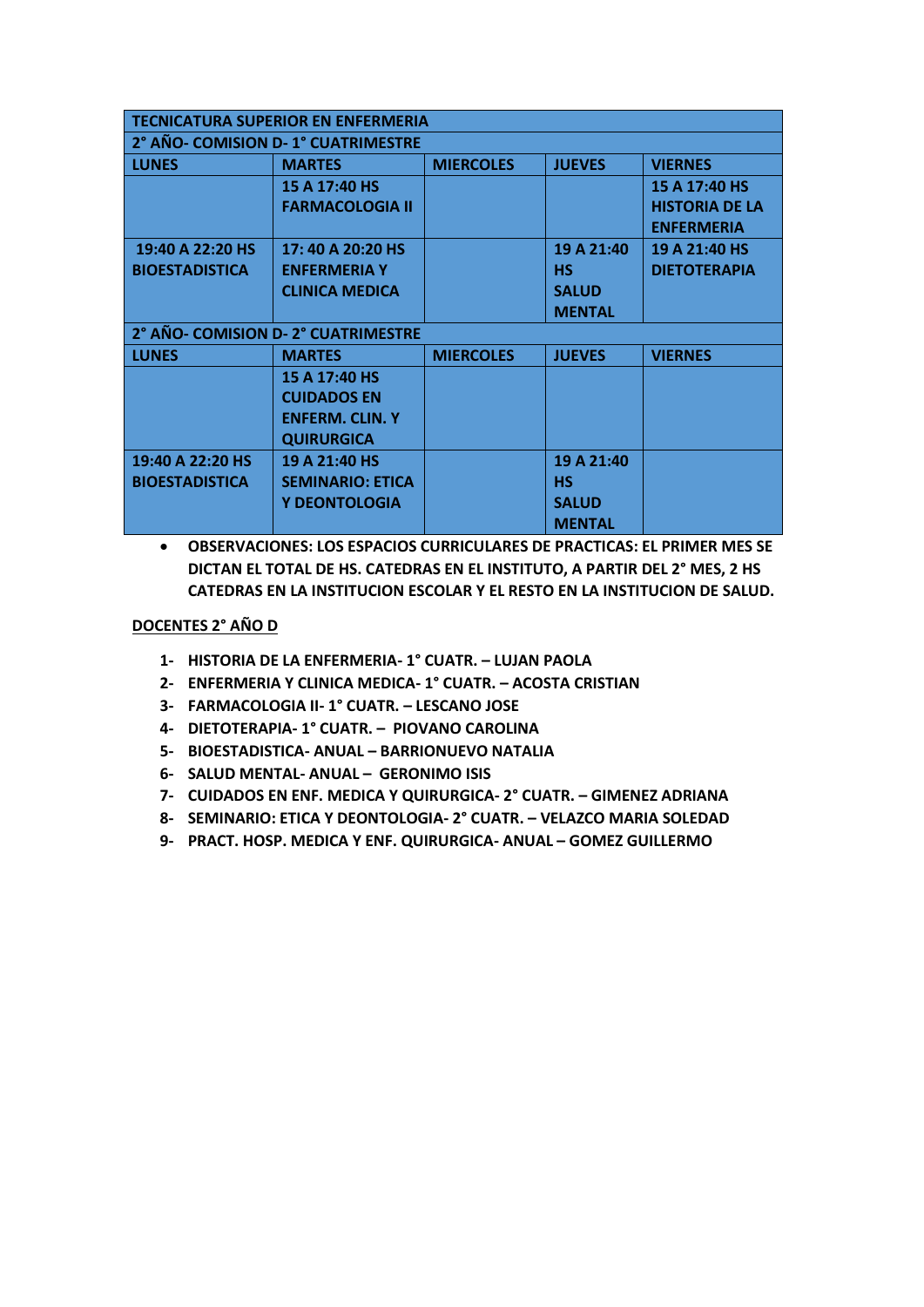| <b>TECNICATURA SUPERIOR EN ENFERMERIA</b> |                                    |                        |                     |                     |  |
|-------------------------------------------|------------------------------------|------------------------|---------------------|---------------------|--|
|                                           | 3° AÑO- COMISION A-1° CUATRIMESTRE |                        |                     |                     |  |
| <b>LUNES</b>                              | <b>MARTES</b>                      | <b>MIERCOLES</b>       | <b>JUEVES</b>       | <b>VIERNES</b>      |  |
|                                           |                                    | 15 A 17:40 HS          | 15 A 17:40 HS       | 13:40 A 22:20       |  |
|                                           |                                    | <b>INGLES TECNICO-</b> | <b>ENF. Y CLIN.</b> | PRACT. HOSP.        |  |
|                                           |                                    | <b>TRADUCCION</b>      | <b>OBSTETRICA Y</b> | <b>EN OBSTETR.,</b> |  |
|                                           |                                    |                        | <b>PEDIATRICA</b>   | PEDIAT., Y          |  |
|                                           |                                    |                        |                     | <b>PSIQUIATRIA</b>  |  |
|                                           |                                    |                        |                     |                     |  |
|                                           | 3° AÑO- COMISION A-2° CUATRIMESTRE |                        |                     |                     |  |
| <b>LUNES</b>                              | <b>MARTES</b>                      | <b>MIERCOLES</b>       | <b>JUEVES</b>       | <b>VIERNES</b>      |  |
|                                           |                                    | 15:20 A 18 HS          | 15 A 17:40 HS       |                     |  |
|                                           |                                    | <b>INFORMATICA</b>     | <b>ENF. Y CLIN.</b> |                     |  |
|                                           |                                    |                        | <b>OBSTETRICA Y</b> |                     |  |
|                                           |                                    |                        | <b>PEDIATRICA</b>   |                     |  |
| 19 A 21 HS                                | 19:40 A 22:20                      |                        |                     | 21 A 22:20          |  |
| <b>PRACT. PROF.</b>                       | <b>HS</b>                          |                        |                     | PRACT. HOSP.        |  |
| <b>DF LA</b>                              | <b>CUIDADOS EN</b>                 |                        |                     | <b>EN OBSTETR.,</b> |  |
| <b>ADMINISTRAC.</b>                       | <b>ENFERMEROS</b>                  |                        |                     | PEDIAT., Y          |  |
|                                           | <b>PSIQUIATRICOS</b>               |                        |                     | <b>PSIQUIATRIA</b>  |  |

# **DOCENTES 3° AÑO A**

- **1- INGLES TECNICO- TRADUCCION- 1° CUATR. – OVEJERO KARINA**
- **2- ENF. Y CLIN. OBSTETRICA Y PEDIATRICA- ANUAL – MALDONADO**
- **3- PRACT. HOSP. EN OBSTET., PEDIAT. Y PSIQUIAT. - ANUAL – DAVILA ERICA**
- **4- INTROD. A LA ADM. Y DIDACT. DE LA SALUD- 1° CUATR. –**
- **5- CUIDADOS EN ENF. PSIQUIATRICA- 2° CUATR. – AREDES LORENA**
- **6- INFORMATICA- 2° CUATR. –MACHADO EDUARDO**
- **7- PRACT. PROF. DE LA ADMINISTRACION- 2° CUATR. – GIMENEZ ADRIANA**
- **8- PRACTICA PROFESIONAL- 2° CUATR. –**